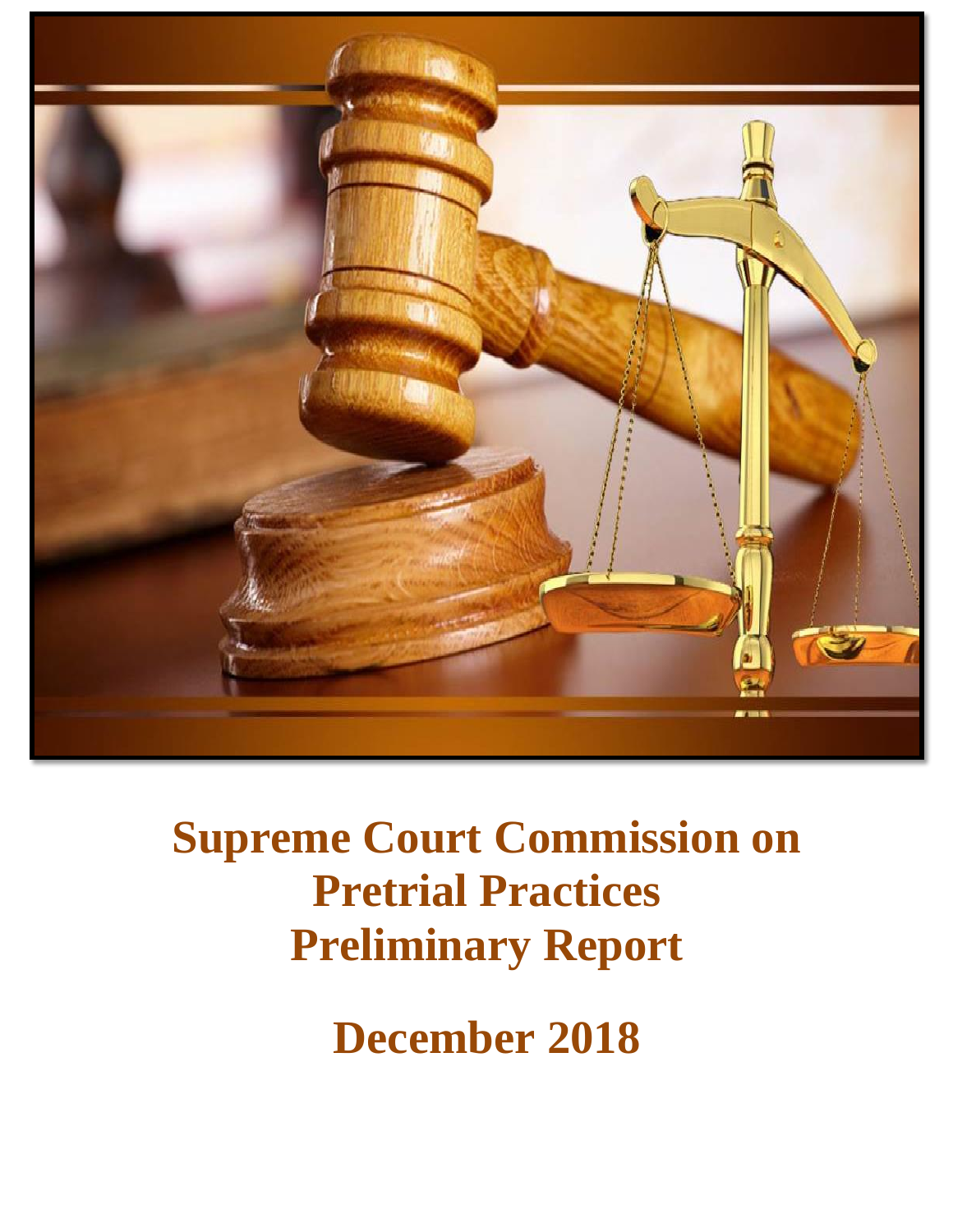Honorable Anne M. Burke, Supreme Court Justice Honorable P. Scott Neville, Supreme Court Justice Honorable Robbin Stuckert, Presiding Judge 23rd Judicial Circuit (**Chair**) Representative Carol Ammons Senator Scott Bennett Honorable Liam Brennan Honorable Sandi Cianci, Illinois Association of Court Clerks Patrick Covington, Alumni Association Honorable Thomas Dart, Cook County Sheriff Honorable Patrick Delfino, Illinois States Attorney Appellate Prosecutor Honorable Thomas Donnelly, Cook County, Chair, Illinois Judicial College Board of Trustees Honorable Timothy Evans, Chief Judge, Circuit Court of Cook County Honorable James P. Flannery Jr., Cook County, Chair, Supreme Court Legislative Committee Keith Grant, Illinois Public Defender Association Rodger Heaton, Chief of Staff (former), Office of the Governor Cynthia Hora, Office of the Illinois Attorney General, Chief of Crime Victim Services Division Honorable Donald Hudson, Second District Appellate Judge Dan Hunt, Illinois Probation and Court Services Association Honorable David A. Hylla, Chair, Conference of Chief Circuit Judges Honorable Ronald Jacobson (Retired), Former Chair of IJC Criminal Justice Committee John Maki, Former Executive Director-Illinois Criminal Justice Information Authority Senator Elgie Sims Honorable David Snyders, Illinois Sheriffs' Association Steven Stelter, Illinois Association Chiefs of Police Honorable Thomas Tedeschi, 2<sup>nd</sup> Circuit, Chief Judge

Administrative of the Illinois Courts

Marcia M. Meis, Director

Christopher Bonjean, Director of Communications

Rich Adkins, Assistant Director, Probation Division

Tanya Anderson, Pretrial Services Coordinator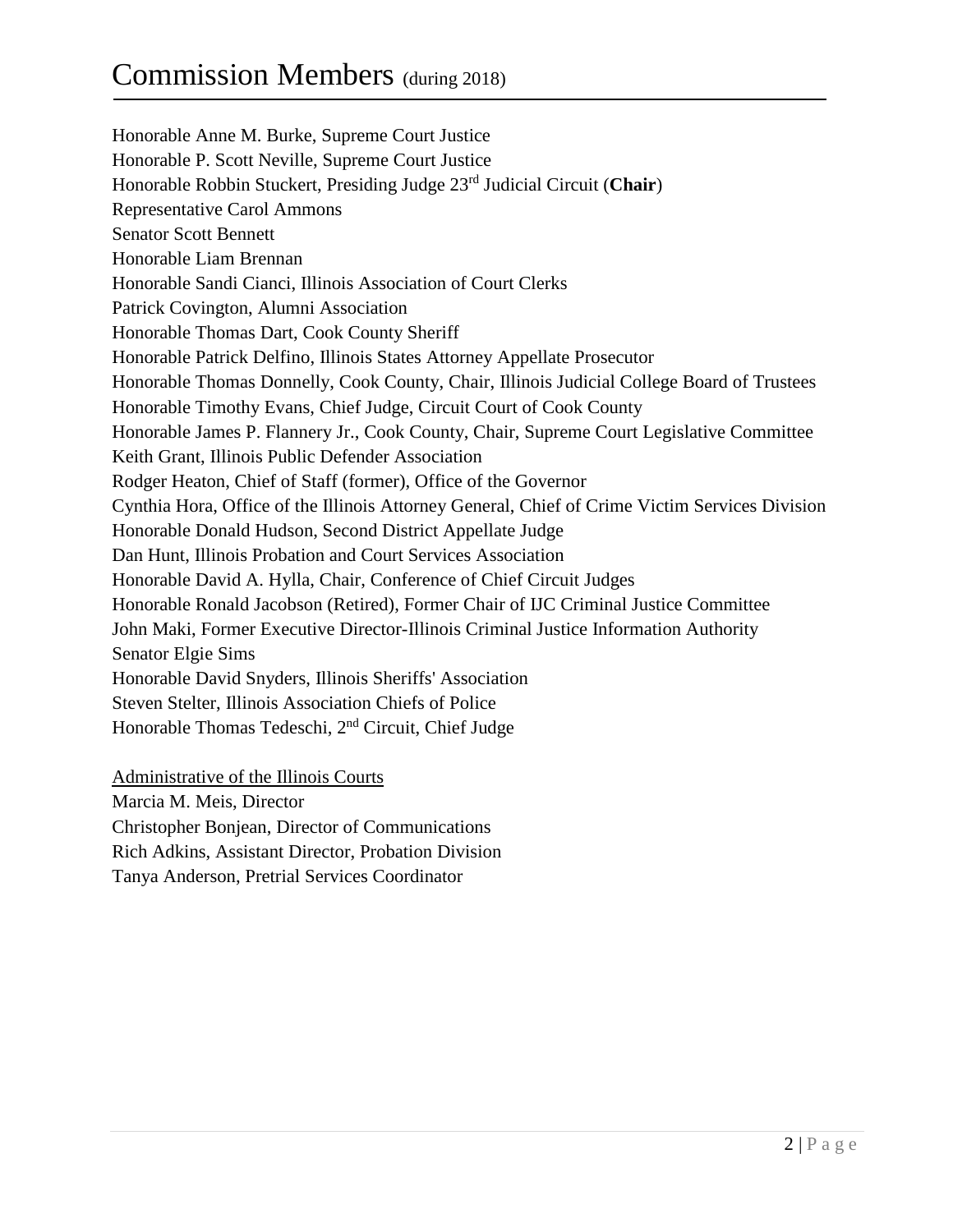## Acknowledgements

The Commission would like to thank Justice Anne M. Burke, Supreme Court Liaison to the Commission during the critical initiation of this effort, for her guidance and steadfast commitment to the improvement of pretrial practices.

The Commission thanks Lori Eville, consultant with the National Institute of Corrections, for providing technical assistance to the membership and direction on best practices to fulfill the charge of the Illinois Supreme Court.

Last, the Commission thanks the following former members for their contributions on this effort: Representative Peter Breen, Senator Michael Connelly, Honorable Kahalah Clay, Honorable Russell Hartigan (Retired), Honorable James Kruger Jr., Honorable Kathy Keefe, and Tina Varney.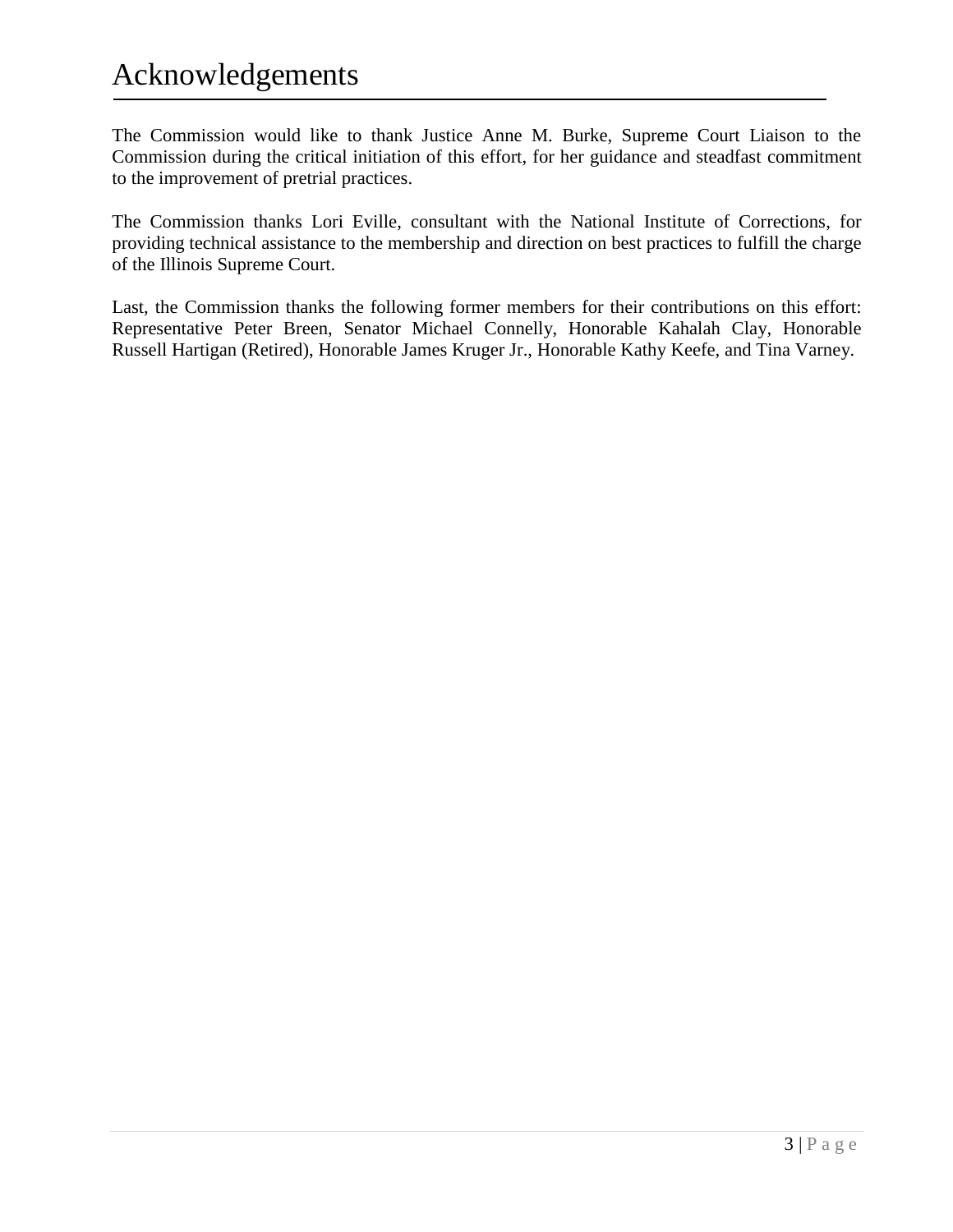Illinois has a long history of pretrial reform efforts and was one of the first states to abolish bail bondsmen in 1963. The Pretrial Services Act in 1987 (725 ILCS 185.1 *et seq*) provides the legal framework for the pretrial process. Under the Act, pretrial services are intended to provide a pivotal function in collecting and verifying information to be used by the judge to determine bond and release conditions, as well as provide post-release supervision as a means to respond to noncompliance with court conditions while awaiting trial. However, in practice throughout much of the state, it has become largely aspirational rather than a model for everyday procedure.

In April 2017, the Illinois Supreme Court issued the attached policy statement on pretrial practices seeking to ensure a "*fair, efficient, transparent, accountable and adequately-resourced system of pretrial services in each of Illinois' 24 judicial circuits."* While the Pretrial Services Act, as reemphasized by the Court's policy statement, clearly anchors the foundation in the establishment of pretrial services and brought about positive change, Illinois has not yet enacted comprehensive, statewide pretrial reform. The need to implement a high functioning and sustainable system of pretrial throughout Illinois provided the impetus for the Court's creation of the Supreme Court Commission on Pretrial Practices.

On December 21, 2017, the Supreme Court entered the attached order creating the Illinois Supreme Court Commission on Pretrial Practices. The Commission is charged with conducting a comprehensive review of the State's pretrial detention system and making recommendations for amendments to state laws, Supreme Court Rules, or Supreme Court policies, as necessary, to ensure pretrial practices in all jurisdictions in Illinois are consistent, in form and substance, with the Supreme Court's Policy Statement on Pretrial Services.

Membership on the commission is comprised of all three branches of government including various justice stakeholders and organizations throughout the state. The entities that comprise the commission are:

Illinois Judicial College Board of Trustee Supreme Court Legislative Committee Illinois Appellate Court Office of the Governor Conference of Chief Circuit Judges Illinois Criminal Justice Information Authority IJC Committee on Criminal Justice (now sunset) Appointed member by the Speaker of the House of Representatives Appointed member by the Minority Leader of the House of Representatives Appointed member by the Senate President Appointed member by the Senate Minority Leader Illinois State Bar Association Illinois Probation and Court Services Association Illinois State's Attorneys Appellate Prosecutor Illinois Association of Court Clerks Illinois Public Defender Association Illinois Association of Chiefs of Police Illinois Sheriffs' Association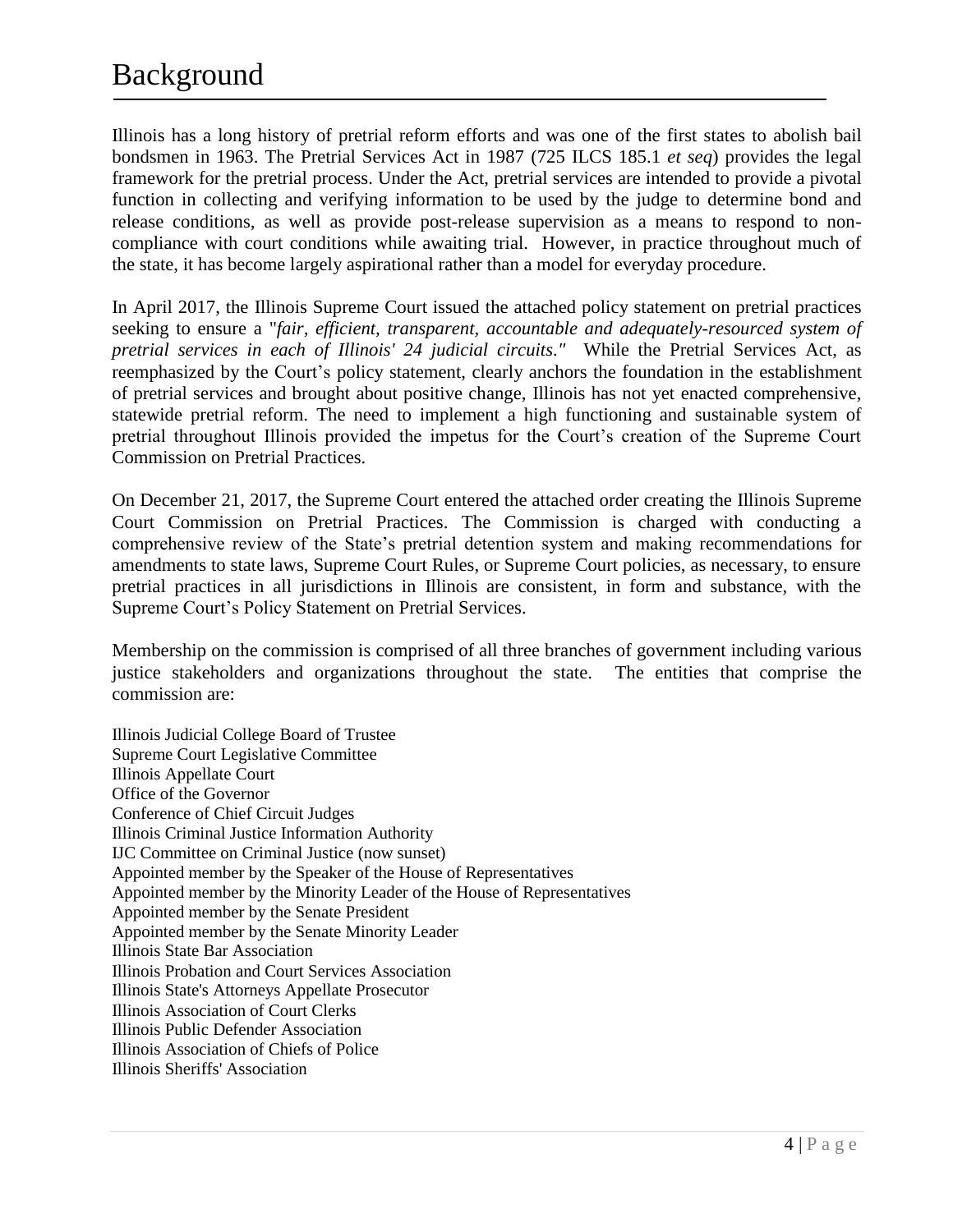The goal of this multi-cameral approach was to ensure all counties in the state were represented and able to weigh in on the varying levels of available resources and system operations.

The Order provides that "the Commission shall seek to ensure a fair, efficient, transparent, accountable and adequately-resourced system of pretrial services, which includes the use of evidence-based practices, and shall develop an operational structure that is guided by the National Institute of Corrections (NIC) *Essential Elements of a High Functioning Pretrial System and Agency*."

To aid in this mission, the Administrative Office of the Illinois Courts (AOIC), secured technical assistance from the NIC to support the Commission's study and recommendations for a bail system that is consistent with evidence-based pretrial practices. Based on what Illinois justice partners have learned from the NIC publication on the Essential Elements of a High Functioning System and Agency, as well as Illinois criminal justice leaders' observations of the Wisconsin Criminal Justice Study Commission, the NIC was the clear choice to guide and support the Commission's efforts with the evaluation, analysis and recommendations for improving Illinois bail practices.

Lori Eville from the NIC has attended Commission meetings and provided critical support and training. Ms. Eville has more than 20 years of public service experience in criminal justice systems at the federal, state and county Levels. She also manages the Pretrial Portfolio for NIC and has trained 500 Pretrial Executives through its Orientation for New Pretrial Executives.

As the Commission was put into place and preparing for its first meeting, Illinois passed new legislation on pretrial reform, specifically, the Bail Reform Act of 2017 (effective January 1, 2018). The Act supports the use of least restrictive conditions based on an individual's risk rather than financial ability to secure release from custody. The Commission, spearheaded by the guidance of NIC consultant Lori Eville, studied the new Bail Reform Act and incorporated it into the Commission's pretrial training on the *Essential Elements of a High Functioning Pretrial System and Agency*. The Commission will further study and incorporate the Act's requirements into recommendations on policy and practice development and other measures for enhancing the administration of pretrial justice in Illinois.

With this structure in place, the Commission began with its first meeting, February 16, 2018, at the Michael A. Bilandic Building in Chicago, thereby meeting the Order's requirement that the Commission hold its first meeting within 60 days of the order being filed. Not surprisingly, Commission discussion focused on the Illinois Bail Reform Act, which had just become effective on January 1, 2018.

The members noted that among the Act's provisions that bring challenges to statewide compliance in Illinois are the amendment to the Code of Criminal Procedure to include the right to counsel in bail hearings. The Commission's first task was to complete a survey to gauge the membership's knowledge and perceptions on the administration of pretrial justice in the state or in their respective jurisdictions, depending on the duties of their positions. The Commission utilized an NIC Essential Elements survey in this regard.

At the March 16, 2018, the Commission reviewed the survey responses which, overall, indicated belief that our current practices were largely in compliance with NIC's *Essential Elements of an Effective Pretrial Justice System and Agency*. Survey results are below: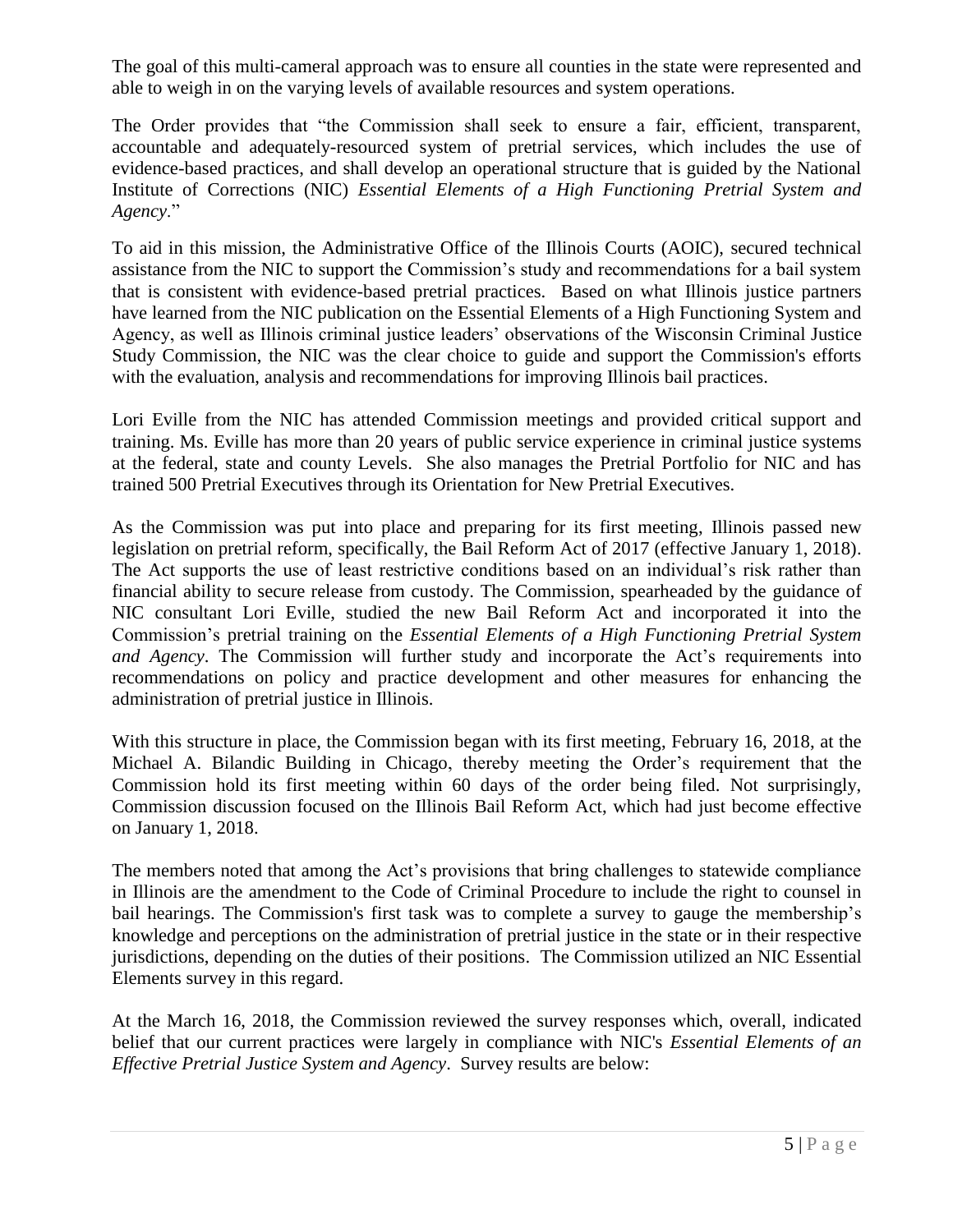

However, the Commission then critically reviewed each agency and system element and compared them to an AOIC inventory of current practices in all 102 counties that was completed in 2017. It became clear that the member's perceptions were anecdotal and not the true picture of pretrial in Illinois.

| Judge                                             | 98% |
|---------------------------------------------------|-----|
| <b>States Attorney</b>                            | 96% |
| Defense Counsel                                   | 49% |
| Court Reporter                                    | 59% |
| Circuit Court Clerk                               | 81% |
| Probation/Pretrial                                | 29% |
| Officer (e.g., Sheriff, Police, Bailiff)          | 50% |
| Defendant                                         | 82% |
| Defendant Family/Friends                          | 43% |
| Other (e.g., Public, Translator, Victim Advocate) | 7%  |
| Unknown                                           | 1%  |

These survey results, notably the presence of defense counsel and defendant, substantiate the crucial need for statewide pretrial reform.

At the April 2018 Commission meeting, AOIC staff presented data on current pretrial funding, number of pretrial positions, and the number of pretrial programs statewide and the differences in operations. As the commission quickly discovered, a framework for evidence-based pretrial justice must begin with education on legal foundations of pretrial decision making, history of bail, and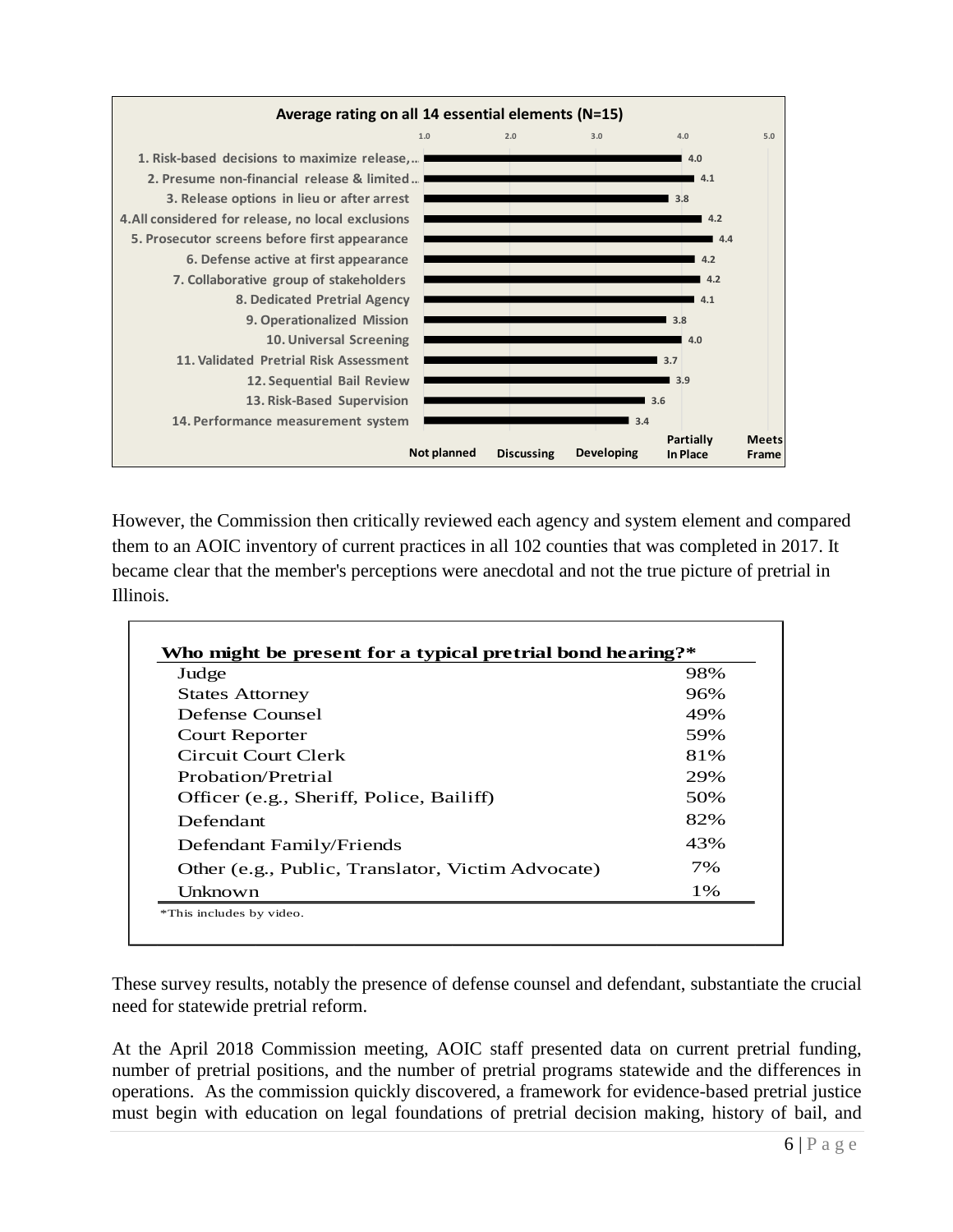Illinois statutes as they correlate to these topical discussions. Among other things, the frequent interchange and misuse of the word "bail" and "bond" necessitated discussion on defining pretrial terminology to ensure a cohesive platform of communication among Commission members.

In June 2018, Commission members traveled to the AOIC Springfield office to receive training on the NIC *Essential Elements of a High Functioning Pretrial Justice System and Agency.* The Essential Elements of an Effective Pretrial System include:

- 1. Pretrial release and detention decisions based on risk and designed to maximize release, court appearance, and public safety
- 2. Legal framework that includes: presumption of least restrictive nonfinancial release; restrictions or prohibition on the use of secured financial conditions of release; and detention for a limited and clearly defined type of defendant
- 3. Release options following or in lieu of arrest
- 4. Defendants eligible by statute for pretrial release are considered for release, with no locally-imposed exclusions not permitted by statute
- 5. Experienced prosecutors screen criminal cases before first appearance
- 6. Defense counsel active at first appearance
- 7. Collaborative group of stakeholders that employs evidence-based decision-making to ensure a high functioning system
- 8. Dedicated pretrial services agency

The Essential Elements of a High functioning Pretrial Services Agency include:

- 1. Operationalized mission
- 2. Universal screening
- 3. Validated pretrial risk assessments
- 4. Sequential bail review
- 5. Risk-based supervision
- 6. Performance measurement and feedback

The facilitators for this training included Timothy Schnacke, a nationally renowned criminal justice system analyst with 30 years of legal experience. Mr. Schnacke is also the author of two published papers that have been used by many jurisdictions nationwide for pretrial reform *(Fundamentals of Bail: A resource Guide for Pretrial Practitioners and a Framework for American Pretrial Reform* and *Money as a Criminal Justice Stakeholder: The Judge's Decision to Release or Detain a Defendant Pretrial).* Training was also provided by Spurgeon Kennedy, Vice-President of the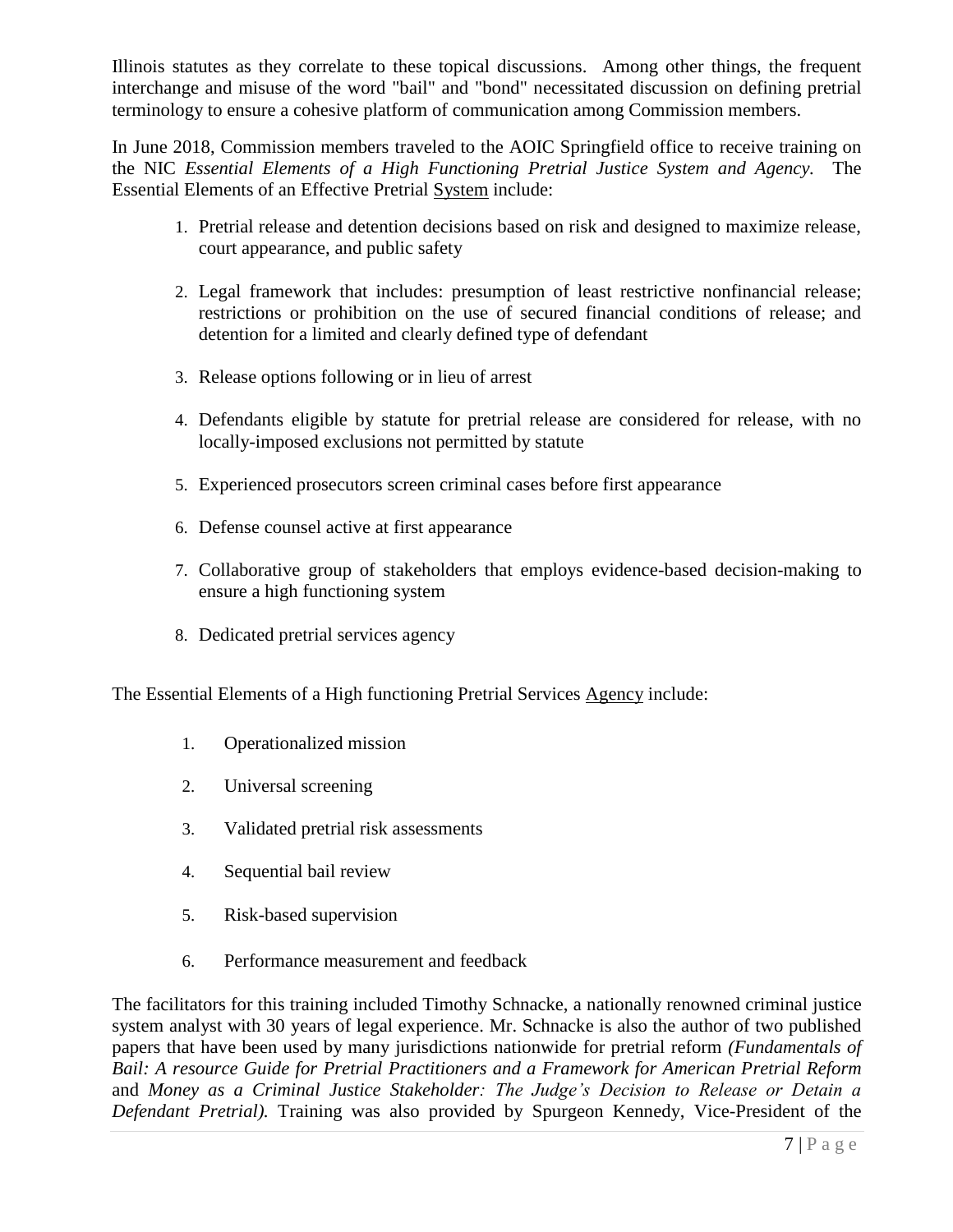National Association of Pretrial Services Agency and co-author of NIC's Essential Elements document. NIC Consultant Lori Eville also facilitated and guided the all-day training.

Commission members were educated on the three "generations" of bail in addition to the *Essential Elements of a High Functioning Pretrial Justice System and Agency*. The first generation (1920's to 1960's) focused on release. The second generation (1960's to 1980's) emphasized public safety as a consideration when making release decisions. Finally, the third generation, our current era, is trying to figure out how to balance appropriate release and public safety. As the Commission continues its research and effort to fulfill its charge, they must focus on answering three foundational questions:

- 1. Who do we release?
- 2. Who do we detain?
- 3. How do we do it?

The training noted that Illinois bail statutes and practices are driven by a resource-based system of justice. While Illinois was one of the first states to abolish bail bondsmen, those practices were replaced by allowing counties to retain 10% of the monetary conditions of release imposed on a defendant. See statute below:

## *(725 ILCS 5/110-7(f))*

*"When the conditions of the bail bond have been performed and the accused has been discharged from all obligations in the cause the clerk of the court shall return to the accused or to the defendant's designee by an assignment executed at the time the bail amount is deposited, unless the court orders otherwise, 90% of the sum which had been deposited and shall retain as bail bond costs 10% of the amount deposited."*

As noted during training discussion, if Illinois continues to move from a resource-based system of justice to a risk-based system, there will be less reliance on monetary conditions of release. Because counties have sustained system operations on this 10% funding, stakeholder acceptance of pretrial reform will continue to be a challenge in many areas.

The training also educated on the conditions of release at bond call as contained in the Illinois bail statute (725 ILCS5/110), which outlines 37 factors that the judiciary shall consider when making liberty decisions. The Commission learned that many of the factors outlined in the statute (listed below) are not evidence-based or aligned with what we now know about measuring the risk of pretrial failure:

- 1. The nature and circumstances of the offense charged,
- 2. Whether the evidence shows that as part of the offense there was a use of violence or threatened use of violence,
- 3. Whether the offense involved corruption of public officials or employees,
- 4. Whether there was physical harm or threats of physical harm to any public official, public employee, judge, prosecutor, juror or witness, senior citizen, child, or person with a disability,
- 5. Whether evidence shows that during the offense or during the arrest the defendant possessed or used a firearm, machine gun, explosive or metal piercing ammunition or explosive bomb device or any military or paramilitary armament,
- 6. Whether the evidence shows that the offense committed was related to or in furtherance of the criminal activities of an organized gang or was motivated by the defendant's membership in or allegiance to an organized gang,
- 7. The condition of the victim,
- 8. Any written statement submitted by the victim or proffer or representation by the State regarding the impact which the alleged criminal conduct has had on the victim and the victim's concern, if any, with further contact with the defendant if released on bail,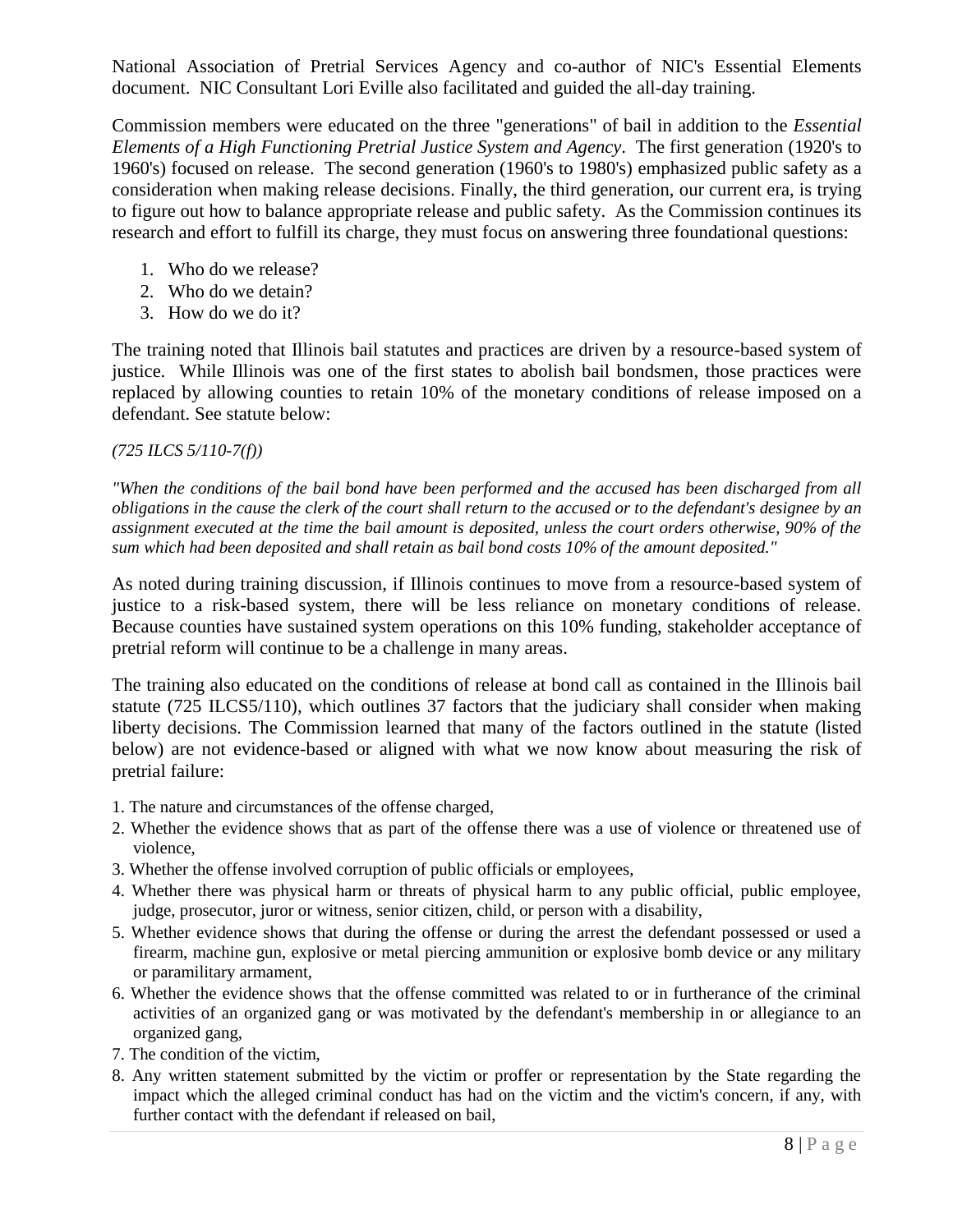- 9. Whether the offense was based on racial, religious, sexual orientation or ethnic hatred,
- 10. The likelihood of the filing of a greater charge,
- 11. The likelihood of conviction,
- 12. The sentence applicable upon conviction,
- 13. The weight of the evidence against such defendant,
- 14. Whether there exists motivation or ability to flee,
- 15. Whether there is any verification as to prior residence, education, or family ties in the local jurisdiction, in another county, state or foreign country,
- 16. The defendant's employment, financial resources, character and mental condition, past conduct, prior use of alias names or dates of birth, and length of residence in the community,
- 17. The consent of the defendant to periodic drug testing in accordance with Section 110-6.5,
- 18. Whether a foreign national defendant is lawfully admitted in the United States of America,
- 19. Whether the government of the foreign national maintains an extradition treaty with the United States by which the foreign government will extradite to the United States its national for a trial for a crime allegedly committed in the United States,
- 20. Whether the defendant is currently subject to deportation or exclusion under the immigration laws of the United States,
- 21. Whether the defendant, although a United States citizen, is considered under the law of any foreign state a national of that state for the purposes of extradition or non-extradition to the United States,
- 22. The amount of unrecovered proceeds lost as a result of the alleged offense,
- 23. The source of bail funds tendered or sought to be tendered for bail,
- 24. Whether from the totality of the court's consideration, the loss of funds posted or sought to be posted for bail will not deter the defendant from flight,
- 25. Whether the evidence shows that the defendant is engaged in significant possession, manufacture, or delivery of a controlled substance or cannabis, either individually or in consort with others,
- 26. Whether at the time of the offense charged he or she was on bond or pre-trial release pending trial, probation, periodic imprisonment or conditional discharge pursuant to this Code or the comparable Code of any other state or federal jurisdiction,
- 27. Whether the defendant is on bond or pre-trial release pending the imposition or execution of sentence or appeal of sentence for any offense under the laws of Illinois or any other state or federal jurisdiction,
- 28. Whether the defendant is under parole, aftercare release, mandatory supervised release, or work release from the Illinois Department of Corrections or Illinois Department of Juvenile Justice or any penal institution or corrections department of any state or federal jurisdiction,
- 29. The defendant's record of convictions,
- 30. Whether the defendant has been convicted of a misdemeanor or ordinance offense in Illinois or similar offense in other state or federal jurisdiction within the 10 years preceding the current charge or convicted of a felony in Illinois,
- 31. Whether the defendant was convicted of an offense in another state or federal jurisdiction that would be a felony if committed in Illinois within the 20 years preceding the current charge or has been convicted of such felony and released from the penitentiary within 20 years preceding the current charge if a penitentiary sentence was imposed in Illinois or other state or federal jurisdiction,
- 32. The defendant's records of juvenile adjudication of delinquency in any jurisdiction,
- 33. Any record of appearance or failure to appear by the defendant at court proceedings,
- 34. Whether there was flight to avoid arrest or prosecution,
- 35. Whether the defendant escaped or attempted to escape to avoid arrest,
- 36. Whether the defendant refused to identify himself or herself, or
- 37. Whether there was a refusal by the defendant to be fingerprinted as required by law

The increased number of bailable defendants in jail normally leads to bail reform. However, bail reform involves not only a system change but a cultural change - a challenging process that will undoubtedly continue beyond the tenure of this Commission.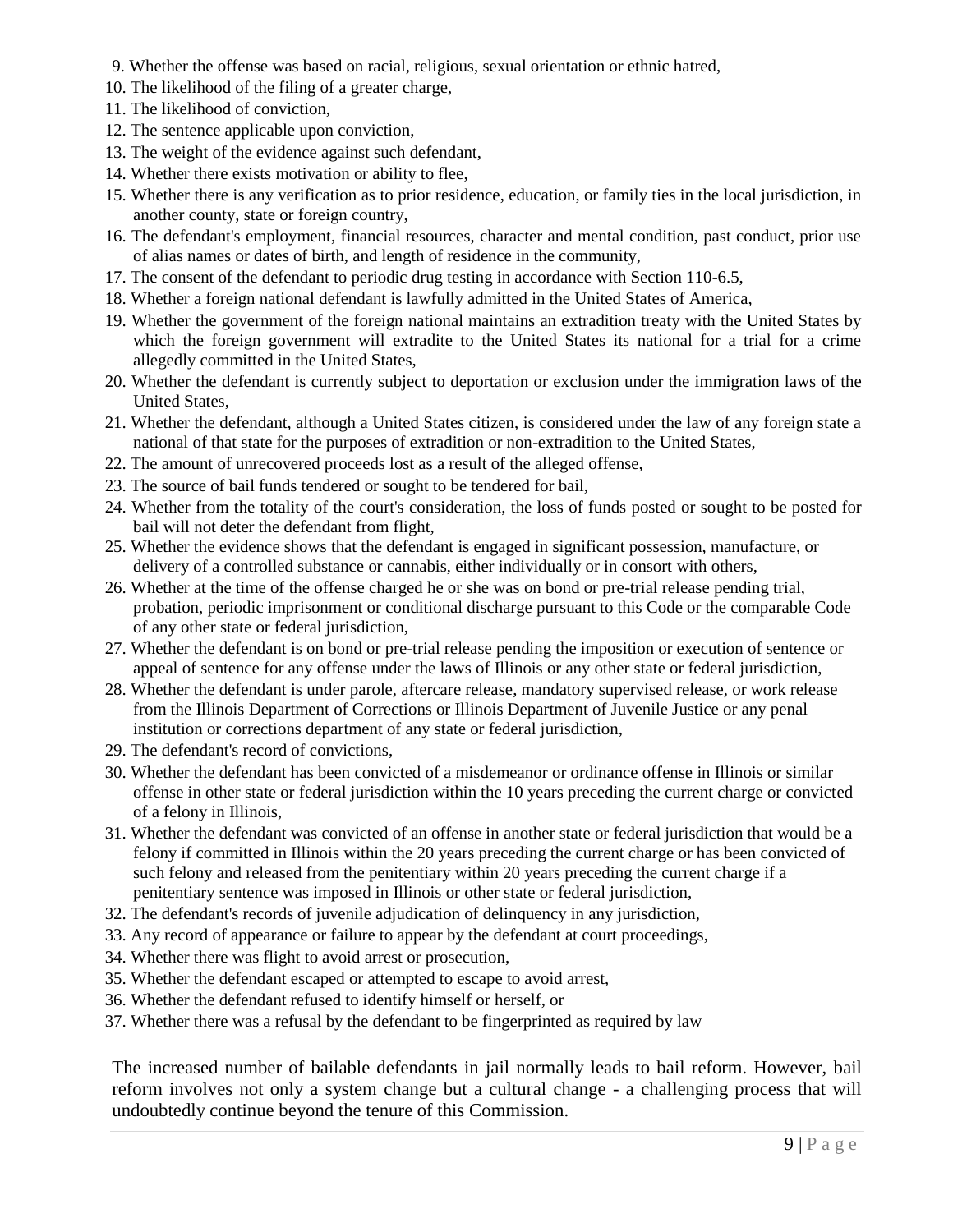In monthly meetings after the June 2018 training, the Commission discussed and refined its anticipated process for developing the statewide recommendations regarding pretrial practices that will be included in its final December 2019 report to the Supreme Court.

Drafting recommendations for statewide changes involves many different issues, stakeholders, and research. In addition to the obvious liberty interests at issue, it also involves consideration of the constitutional rights of victims of violent crimes guaranteed by Article I, Section 8.1(a) of the Illinois Constitution, including "the right to be reasonably protected from the accused throughout the criminal justice process" and "the right to have the safety of the victim and the victim's family considered in denying or fixing the amount of bail, determining whether to release the defendant and setting conditions of release after arrest and conviction." The Commission identified 10 subcommittees that will be tasked with identifying statewide issues for a specific area of discipline and, based on their research, provide recommendations to the full Commission. Membership of the subcommittees is comprised of Commission members, justice stakeholders across the state, and other community partners.

Each recommendation must be linked to appropriate factors in the NIC's *Essential Elements of a Pretrial Justice System and Agency* detailed earlier in this report. Subcommittees will address victims' rights, as appropriate, when developing their recommendations. Below is a list of the subcommittees and their areas of focus:

| Subcommittee                                 | <b>Primary Focus</b>                           |
|----------------------------------------------|------------------------------------------------|
| <b>Arrest Decision/Pre-Arraignment</b>       | NIC System Element #3                          |
| Communication/Training                       | All System and Agency Elements                 |
| <b>First Appearance/Preventive Detention</b> | NIC System Element #5 and #6                   |
| Funding/Resources for Implementation         | NIC System Element #8 and Agency Element #1 to |
|                                              | #6                                             |
| Legislative                                  | NIC System Element #2                          |
| Performance Measurement                      | NIC Agency Element #6                          |
| <b>Risk Assessment</b>                       | NIC Agency Element #3                          |
| Supervision/Conditions                       | NIC Agency Element #5                          |
| <b>Recommendation Report Writing</b>         | Integrate Recommendation with NIC System and   |
|                                              | <b>Agency Elements</b>                         |
| <b>Operational Policy and Procedures</b>     | NIC System Element #7                          |

The Commission took great care in populating these subcommittees, and this structure will allow members to address issues of common concern, barriers to implementation, and strategies for reform. Subcommittee members were selected only upon formal invitation from the Commission Chair. Commission members were designated as Chair of the subcommittees and a tool kit was drafted as a resource to assist in managing the subcommittee content and process.

While the full Commission typically meets monthly in person, the various subcommittees meet via teleconference, as needed, and are scheduled on a rotating basis to "report out" to the full Commission on their progress. The expectation is that each subcommittee will complete its final report with recommendations no later than October 2019. The Commission will incorporate the subcommittee findings into its final report to the Supreme Court in December 2019.

In creating the Commission and its subcommittees, extensive vetting occurred to ensure all stakeholders had a voice. However, several membership terms were shortened by the 2018 election which resulted in the loss of four members. In other instances, internal organization elections/annual rotations resulted in the replacement of members.